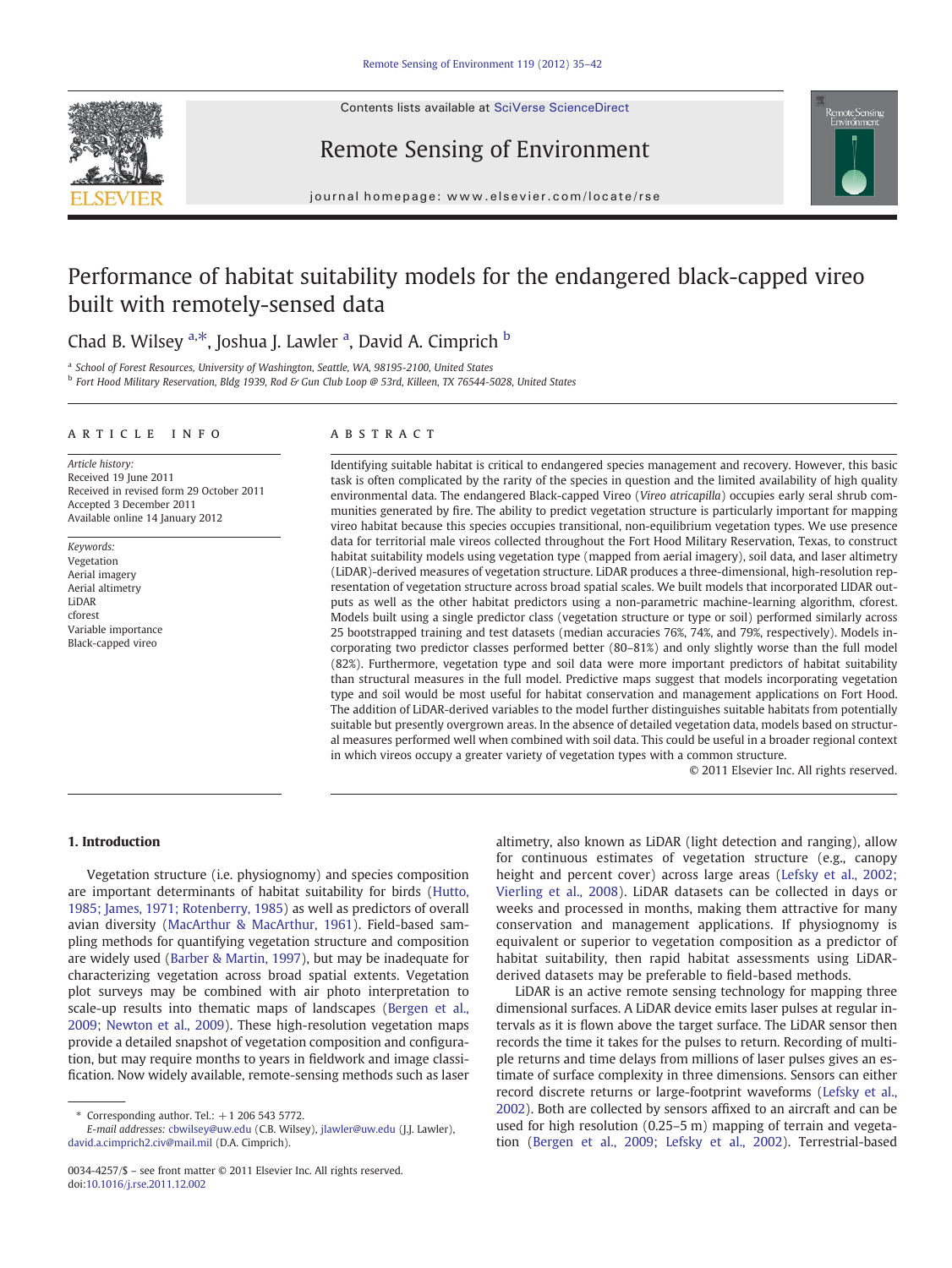<span id="page-1-0"></span>LiDAR, in which data are collected from a fixed location, is used in forestry applications and may become appropriate for detailed assessment of micro-scale vegetation structure in the future [\(Michel et al.,](#page-6-0) [2008\)](#page-6-0).

The potential applications of LiDAR-derived datasets to modeling species-habitat relationships are broad and currently underdeveloped ([Bergen et al., 2009; Lefsky et al., 2002; Vierling et al.,](#page-6-0) [2008\)](#page-6-0). To date, LiDAR-derived estimates of vegetation structure have been applied to a range of terrestrial systems, including conifer forests and alpine meadows ([Graf et al., 2009; Müller et al., 2010\)](#page-6-0), deciduous woodlands [\(Goetz et al., 2010; Hinsley et al., 2006\)](#page-6-0), mixed conifer/deciduous forests ([Clawges et al., 2008; Goetz et al., 2007\)](#page-6-0), riparian forests [\(Seavy et al., 2009\)](#page-7-0), forest understory ([Martinuzzi et al.,](#page-6-0) [2009\)](#page-6-0), shrub and rangelands ([Streutker & Glenn, 2006](#page-7-0)), and agricultural or mixed-use landscapes ([Bradbury et al., 2005; Nelson et al.,](#page-6-0) [2005\)](#page-6-0). Individual-species distributions ([Goetz et al., 2010; Graf et al.,](#page-6-0) [2009; Nelson et al., 2005](#page-6-0)), species diversity [\(Goetz et al., 2007; Müller](#page-6-0) [et al., 2010; Seavy et al., 2009\)](#page-6-0), and habitat quality [\(Goetz et al., 2010;](#page-6-0) [Hinsley et al., 2006\)](#page-6-0)have all been modeled using LiDAR-derived measures. One study of avian diversity suggested that LiDAR-derived structural measures performed better than vegetation composition in predicting site diversity ([Müller et al., 2010](#page-7-0)). Again, where this is the case, assessment using LiDAR-derived estimates of vegetation physiognomy may be more time and cost efficient than field-based measurements.

We used LiDAR data to define and map potential habitat for the black-capped vireo (Vireo atricapilla) on the Fort Hood Military Reservation, Texas. The black-capped vireo breeds in shrubland habitats historically maintained by fire and shallow soils and persisting 5–30 years ([Graber, 1961\)](#page-6-0). These transitional habitats are timeconsuming to monitor and map, but initial efforts suggest they may be identifiable with LiDAR surveys [\(Leyva et al., 2002\)](#page-6-0). Model-based habitat mapping using remotely-sensed data could save considerable effort and aid in the designation and management of critical vireo habitats. Furthermore, the black-capped vireo is endangered and an accurate model of habitat suitability would be useful for designating critical habitat. We constructed and compared predictive habitat models using all combinations and subsets of LiDAR-derived data on vegetation structure, field-derived data on vegetation composition, and soils data. Models were fitted using a machine-learning algorithm and permutation analyses were used to assess variable importance.

#### 2. Methods

#### 2.1. Study area

Fort Hood, an 87,890-hectare military installation in north-central Texas (97°44′W, 31°12′N), supports the largest known population of black-capped vireos under a single management agency ([Cimprich](#page-6-0) [& Kostecke, 2006](#page-6-0)). Fort Hood is located at the intersection of the Edwards Plateau and the Crosstimbers and Southern Tallgrass Prairie ecoregions. Topography includes numerous flat-topped mesas with steep gullies and mesic bottomlands. The installation is covered by woodlands and upland forest (47%), grasslands (34%), and small amounts of shrubland and riparian forest (4% and 3%, respectively).

#### 2.2. Study species

The black-capped vireo is a nearctic-neotropical migrant passerine that breeds in north central Mexico, Texas, and central Oklahoma and winters in west central Mexico ([Graber, 1961](#page-6-0)). In Texas, the vireo nests in shrub thickets comprised primarily of short, deciduous shrub and tree species arranged in clumps on the landscape [\(Grzybowski et al., 1994](#page-6-0)). These irregularly shaped thickets are 1–3 m tall, provide 30–60% woody vegetative cover, and are separated by grasslands or rock pavement [\(Bailey & Thompson, 2007](#page-6-0)). Shrublands have been observed to persist on Fort Hood in areas with shallow soils or where fires ignited by artillery are common [\(Pekins, 2006\)](#page-7-0). Otherwise, they represent an early stage in forest succession that will transition into taller shrubs and trees [\(Cimprich &](#page-6-0) [Kostecke, 2006](#page-6-0)).

#### 2.3. Data sources

An assessment of vireo presence throughout Fort Hood was conducted in 2002 and 2003. All areas identified from aerial photos as potential vireo habitat were visited during the breeding season [\(Cimprich & Kostecke, 2006\)](#page-6-0). Areas were searched on foot by walking randomly through potentially suitable vegetation. Song playbacks and multiple visits were used to increase detections. Locations of all calling male vireos were marked with geographic positioning system (GPS) receivers.

We used LiDAR data to generate four variables for modeling vireo habitat (Table 1). LiDAR data were acquired along 42 flight-lines over Fort Hood during a four-day period [\(Table 2](#page-2-0)). Raw LiDAR data were processed by the contractor using DASHMap software [\(Optech Inc.,](#page-7-0) [2006\)](#page-7-0) to create geo-corrected LiDAR point clouds that were used to construct a digital elevation model (DEM). The DEM was quality checked by the contractor against 950 test points to estimate a 95% confidence interval for the DEM of  $\pm$  0.47 m ([Optimal Geomatics,](#page-7-0) [2009\)](#page-7-0).

We generated maps of canopy height and two measures of woody cover across Fort Hood using the original geo-corrected LiDAR point cloud files (LAS file format) and the GridMetrics function in the FUSION software package ([McGaughey, 2009](#page-6-0)). Estimated height was the mean height of all first returns in a grid cell excluding points with heights less than 1 m to avoid calculating grassland heights (as in [Seavy et al., 2009\)](#page-7-0). The first cover estimate was the percentage of first returns between 1 and 30 m out of all first returns and provides an estimate of total woody cover. The second

#### Table 1

Response and predictor variables and data sources used in constructing black-capped vireo habitat models for Fort Hood, TX.

| Variable      | Description                                                                                                                                                                                                                                    | Original<br>format                           | Reference                         |
|---------------|------------------------------------------------------------------------------------------------------------------------------------------------------------------------------------------------------------------------------------------------|----------------------------------------------|-----------------------------------|
| <b>VIREO</b>  | All areas identified as potential vireo<br>habitat were visited in 2002 and 2003<br>and locations of observed vireos<br>recorded                                                                                                               | Point shapefile                              | Cimprich &<br>Kostecke.<br>2006   |
| <b>HEIGHT</b> | Mean height of woody vegetation.<br>Calculated using LiDAR return data from<br>surveys conducted on Fort Hood in<br>March 2009                                                                                                                 | LAS files and<br>LiDAR-derived<br><b>DEM</b> | Optimal<br>Geomatics.<br>2009     |
| <b>COVER</b>  | Percent cover of woody vegetation.<br>Percent of LiDAR returns measuring<br>between 1 and 30 m in height.                                                                                                                                      | LAS files and<br>LiDAR-derived<br><b>DEM</b> | Optimal<br>Geomatics,<br>2009     |
| COVER2        | Percent cover of woody vegetation less<br>than 3 m tall. Percent of LiDAR returns<br>measuring between 1 and 3 m in height.                                                                                                                    | LAS files and<br>LiDAR-derived<br><b>DEM</b> | Optimal<br>Geomatics.<br>2009     |
| <b>EDGE</b>   | Edge density. Total edge length within a<br>grid cell divided by the area of the cell.<br>Edges delineated from the 3 m<br>resolution HEIGHT grid.                                                                                             | <b>HEIGHT</b> grid                           |                                   |
| VEG           | Manual delineation and classification of<br>vegetation type based on aerial imagery<br>and vegetation sampling data. Sixteen<br>types identified, e.g., shin oak shrubland,<br>shin oak-juniper woodland, riparian<br>woodland, and grassland. | Polygon<br>shapefile                         | Reemts &<br>Teague,<br>2007       |
| SOIL.         | Soil depth to a restrictive layer extracted<br>from the Soil Survey Geographic<br>Database (SSURGO) produced by the US<br>Department of Agriculture Natural<br><b>Resource Conservation Service</b>                                            | Polygon<br>shapefile                         | <b>USDA-</b><br><b>NRCS, 2007</b> |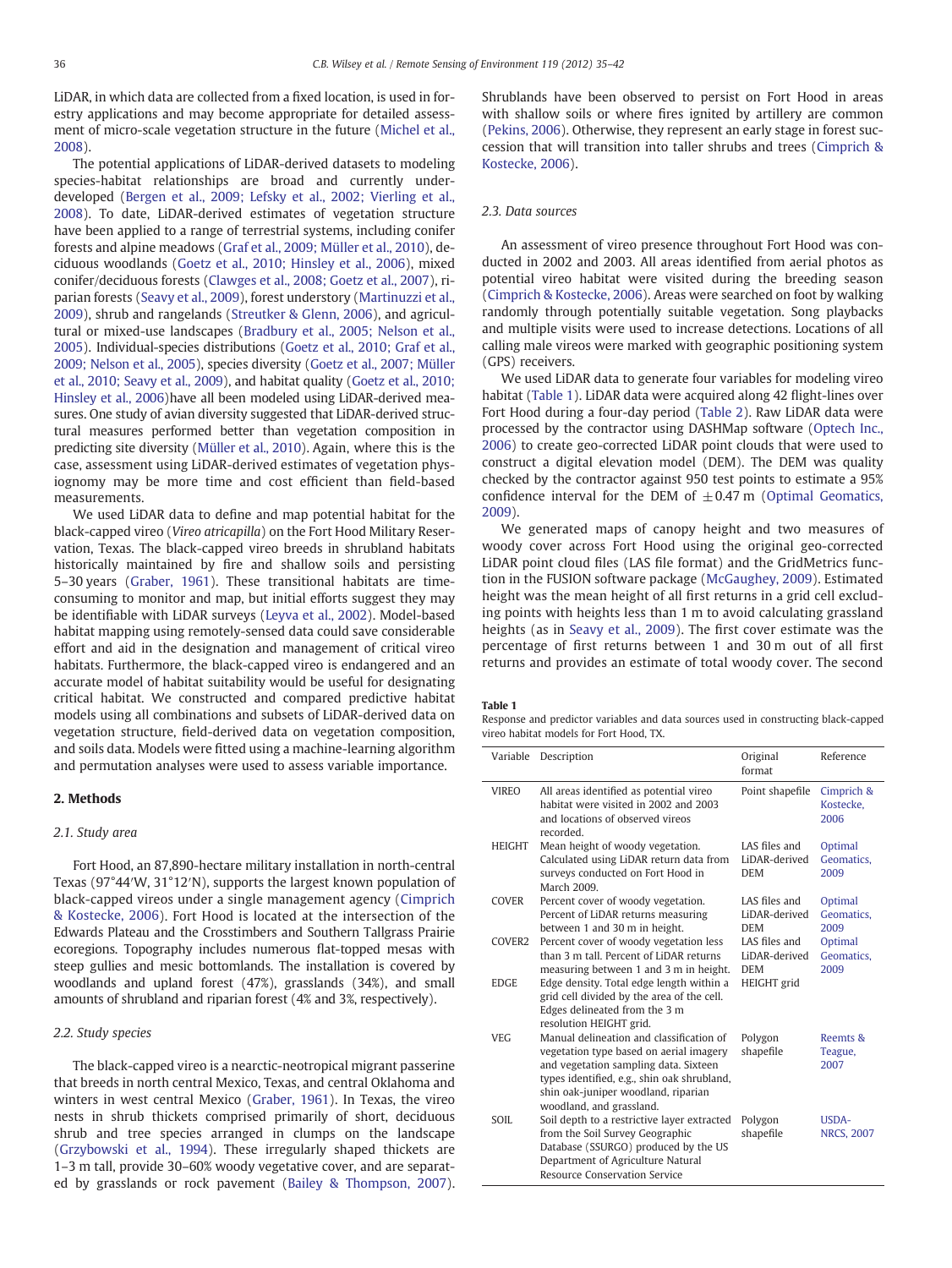<span id="page-2-0"></span>

| Table 2 |                    |
|---------|--------------------|
|         | I <sub>i</sub> DAD |

| LiDAR specifications. |                               |  |  |  |
|-----------------------|-------------------------------|--|--|--|
| Collection dates      | 21-25 March 2009              |  |  |  |
| Aircraft              | Cessna Turbo 206 Stationair   |  |  |  |
| Sensor                | Optech ALTM S/N 04SEN155      |  |  |  |
| Laser pulse density   | $\sim$ 1 point/m <sup>2</sup> |  |  |  |
| Laser pulse rate      | 50 kHz                        |  |  |  |
| Flying height         | $2200 \text{ m}$              |  |  |  |
| Scan angle from nadir | $+21^{\circ}$                 |  |  |  |
| Horizontal accuracy   | $1.42 \text{ m}$              |  |  |  |
| Vertical accuracy     | 1.47 <sub>m</sub>             |  |  |  |
|                       |                               |  |  |  |

cover estimate was the percentage of first returns between one and three meters out of all first returns. This is a proxy measure for the percent cover of low-level vegetation used by nesting vireos. In all calculations, developed areas and points above 30 m (likely from man-made structures) were excluded. Grid cells with no woody vegetation were assigned heights and cover values of zero.

One challenge of using high resolution data is identifying the appropriate sample frame or grid-cell size [\(Seavy et al., 2009;](#page-7-0) [Smith et al., 2008\)](#page-7-0). Initial applications of LiDAR-derived measures to habitat suitability modeling for birds suggest that these measures should be summarized at different spatial scales for different species ([Seavy et al., 2009](#page-7-0)). Therefore, height and cover data were summarized in raster grids at six spatial resolutions (10, 25, 50, 100, 250, and 500 m) in ArcGIS 9.3 ([ESRI, 2009](#page-6-0)).

We converted a 3-m resolution map of vegetation height into a binary presence/absence map of woody-vegetation and used it to calculate edge density. Edge density, the total distance of all edges in a grid cell divided by its area ([Neel et al., 2004](#page-7-0)), was calculated in a GIS at the six spatial resolutions by summing the total edge distance from the 3-m resolution map within the larger areas. Edge density is known to show non-linear responses to patch size and degree of aggregation, but the machine-learning algorithm used to build the models has the ability to capture this non-linearity [\(Neel et al.,](#page-7-0) [2004\)](#page-7-0). Spearman's rank correlations were also calculated among all LiDAR-derived measures to inform interpretation of variable importance measures. A map of vegetation types across Fort Hood was generated in 2007 through manual delineation of vegetation patches from 0.35-m resolution digital orthophotos taken during 2004 [\(Reemts & Teague, 2007](#page-7-0)). Patch classification was based on detailed vegetation surveys at 193, 400- $m<sup>2</sup>$  classification plots distributed throughout Fort Hood. These were analyzed in a cluster analysis identifying 70 vegetation classes. These classifications and 358 validation points were used to generate a photo-interpretation guide that incorporated information on vegetation, soils, topography, and known disturbance history for patch delineation and classification. The resulting vegetation map includes 7693 polygons classified into the 70 vegetation classes. We merged the 70 classes into 16 vegetation types representing shrub and woodland habitats important to vireos (see [Table 1](#page-1-0) and Supplementary Fig. A1 for examples). The minimum delineated patch size was ~0.5 ha. We converted polygon data into grids at the six spatial resolutions, assigning classes based on the center point of each grid cell to preserve spatial pattern in the polygon dataset [\(Bian & Butler, 1999\)](#page-6-0).

Shrublands suitable to vireos on Fort Hood are known to occur in areas with shallow soils and rock pavement [\(Bailey & Thompson,](#page-6-0) [2007\)](#page-6-0). Therefore, a map of soil depth (cm) to a restrictive layer was extracted from the US Department of Agriculture Natural Resource Conservation Service Soil Survey Geographic (SSURGO) database for Bell and Coryell Counties, Texas ([USDA-NRCS, 2007\)](#page-7-0) using the Soil Data Viewer 5.2 tool ([USDA-NRCS, 2008\)](#page-7-0) for ArcMap 9.2. These maps are based on soil surveys conducted in Bell and Coryell counties in 1977 and 1985, respectively. The soil map includes 1233 polygons with soil depths ranging from 28 to 201 cm. The minimum delineated patch size was also ~0.5 ha, and we again converted this dataset into raster grids at the six spatial resolutions. We tested for independence between classifications of vegetation type and soil depth with contingency table analysis  $(X^2)$ . We also converted LiDAR-derived measures into categorical variables (five bins were used with bin width depending on variable range) and compared these to classifications of vegetation type and soil depth to assess independence.

Mapping polygon data to fine resolution raster grids can both improve polygon representation and introduce error. Improvements occur where a smaller grid-cell size more accurately depicts a patch's perimeter. Conversely errors are introduced where smaller patches of potential habitat or non-habitat are obscured by the original, coarser resolution data. We chose to grid vegetation and soil data to 10, 25, and 50-m resolution grids because the gains of better representing patch perimeters likely outweighed the potential for introducing errors. Because the vegetation classification included savanna vegetation types that described grassy areas with scattered individual trees and shrubs, it is likely that most of the very small patches of shrubs were described in these vegetation types. Nonetheless, by gridding the data at finer resolutions, we introduced error into the vegetation and soils data.

Vireo presence data were converted into raster grids at the six resolutions by designating as a presence any grid cell containing a presence location, and designating remaining cells as pseudo-absences.

#### 2.4. Habitat suitability models

Habitat suitability models were calculated with cforest [\(Strobl et al.,](#page-7-0) [2007](#page-7-0)), a variation of the Random Forest Predictors (RF) classification algorithm [\(Breiman, 2001\)](#page-6-0). RF is a non-parametric machine-learning tool notable for (1) requiring no a priori assumptions about the relationship between predictor and response variables, (2) the ability to model nonlinear relationships and interactions among variables, and (3) high prediction accuracy ([Prasad et al., 2006\)](#page-7-0). In direct comparisons, RF performed similarly or better than parametric methods such as linear discriminant analysis, generalized linear regression, classification trees, artificial neural networks, and generalized additive models ([Cutler et al., 2007; Lawler et al., 2006; Prasad et al.,](#page-6-0) [2006](#page-6-0)).

The cforest function (CF) of the 'party' package version 0.9-995 in R ([Hothorn et al., 2010\)](#page-6-0) is not as widely applied as RF. CF is based on a conditional inference statistical framework [\(Strobl et al., 2007](#page-7-0)) that results in less bias towards predictor variables with many potential cut points ([Strobl et al., 2007\)](#page-7-0). CF is recommended when predictor variables include both categorical and continuous variables and when continuous variables differ in range ([Strobl et al., 2007](#page-7-0)).

We set aside one third of grid cells in a test dataset to assess accuracy and to calculate additional test statistics. The number of randomly selected grid cells used for calibration purposes varied with grid cell size, ranging from 1615 cells for the 500-m resolution model to 6600 cells for the 10-m resolution model. Prevalence, the ratio of presence to absence grid cells, has been shown to impact calculations of some performance metrics ([Allouche et al., 2006\)](#page-6-0). We therefore maintained a ratio of one presence to two pseudo-absences in all test and training datasets. Preliminary analyses suggested that performance was sensitive to the composition of the training and test datasets. Therefore, we randomly generated 25 training and test datasets at each spatial scale and calculated performance metrics for each dataset (as in [Santos et al., 2010](#page-7-0)). This approach, along with the use of a machine-learning algorithm as opposed to a standard statistical method such as logistic regression, precluded the use of informationtheoretic methods for model selection and comparison. Therefore, we used boxplots to summarize performance metrics across the 25 datasets.

We first constructed models using only each data class, i.e. LiDARderived structural measures, the vegetation composition map, or the soil depth map, summarized across the six spatial scales. For each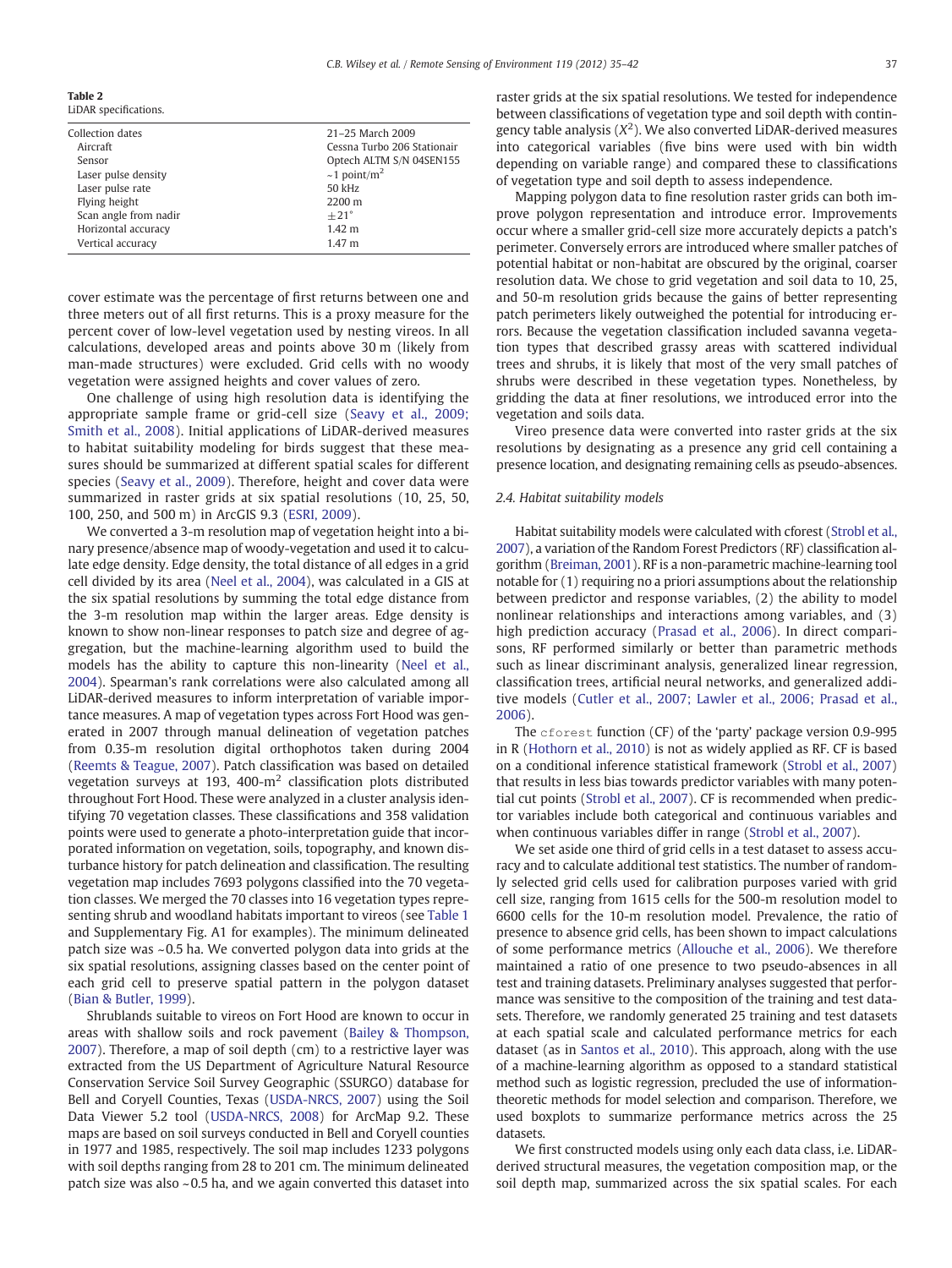data class we identified the best-performing resolution. We then constructed structure + composition, structure + soil depth and composition + soil depth models as well as the full model (structure +  $composition + soil depth$ .

#### 2.5. Model assessment

We calculated several measures of model fit because there are many such measures, each with its own advantages and limitations [\(Allouche et al., 2006; Fitzgerald & Lees, 1994; Lobo et al., 2008;](#page-6-0) [Manel et al., 2001; Stehman, 1997](#page-6-0)). CF models output the probability of presence for each grid cell in the test dataset. We generated a receiver operating characteristic (ROC) curve (ROC v1.16 package [Carey, 2007](#page-6-0)) for each CF model ([Hanley & McNeil, 1982](#page-6-0)) and calculated the area under the ROC (the area is commonly referred to as the AUC) to assess model fit [\(Fielding & Bell, 1997; Hanley & McNeil,](#page-6-0) [1982\)](#page-6-0). The ROC curve was also used to select a threshold value for classifying presences from predicted probabilities that minimized the difference between the rates of omission and commission error [\(Jiménez-Valverde & Lobo, 2007\)](#page-6-0). We calculated Cohen's κ statistic (vcd package [Meyer et al., 2010\)](#page-6-0) for agreement between two raters [\(Fitzgerald & Lees, 1994](#page-6-0)) based on this threshold. The κ statistic provides a measure of accuracy adjusted for prevalence as well as the relative performance of the classifier across classes [\(Fitzgerald & Lees,](#page-6-0) [1994; Manel et al., 2001](#page-6-0)). In addition, we reported the overall accuracy of the classification. Accuracy estimates were also used to assess whether models performed better than a null model in which presence and absences were randomly assigned to the test data with the same proportions as prevalence. An empirical distribution of null model performance was generated from 1000 simulations of the null model and used to estimate a probability for the observed accuracy of each CF model.

Variable importance was estimated as in RF: calculating the mean decrease in model accuracy based on cross-validation of the training data resulting from the random permutation of each predictor variable within each classification tree ([Breiman, 2001; Hothorn et al.,](#page-6-0) [2010\)](#page-6-0). All habitat modeling algorithms and statistical analyses were conducted using the R statistical package v2.6.1 ([R Development](#page-7-0) [Core Team, 2010\)](#page-7-0).

### 3. Results

#### 3.1. Single predictor class models

Habitat models constructed with LiDAR-derived measures of vegetation structure performed well, correctly predicting between 68% and 78% of observations in the 25 test datasets ([Fig. 1\)](#page-4-0). The relationship between model performance and resolution was curvilinear with models at intermediate resolutions (25- and 50-m) performing best. Models at the 25- and 50-m resolution correctly predicted a median (across test datasets) of 76% of observations. Other measures of model performance were similar. AUC scores for LiDAR models ranged from 0.75 to 0.86 and  $\kappa$  values ranged from 0.33 to 0.54.

The relative importance of the four structural variables differed across resolutions in the LiDAR models. In the top-performing 25-m resolution model, relative variable importance (listed in declining order) was: edge density (EDGE), vegetation height (HEIGHT), percent cover of vegetation 1–3 m tall (COVER2), and total percent woody cover (COVER, [Fig. 2](#page-5-0)). COVER2 was most important in the 10-m resolution model, whereas EDGE was most important in coarser resolution models. Cover measures were positively correlated (Spearman's rank  $\rho = 0.91$ , p-value < 0.001) and correlated with height (COVER:  $\rho = 0.85$ , COVER2:  $\rho = 0.64$ ; p-values < 0.001) at 25-m resolution. No other LiDAR-derived measures were correlated by more than  $|\rho|$  = 0.5 at 25-m resolution.

Model performance increased monotonically with resolution for the vegetation composition and soil depth models. The best performing vegetation structure and soil depth models correctly predicted a median 74% and 79% of observations ([Fig. 1,](#page-4-0) results not shown for all resolutions). Median AUC and κ values were 0.85 and 0.46 for the vegetation composition model and 0.84 and 0.54 for the soil depth model. Threshold dependent accuracy and κ values for both the vegetation composition and soil models were sensitive to the minimum distance threshold used, performing worse and better, respectively, than suggested by AUC scores. All models performed better than a null model that randomly assigned presences and absences according to prevalence ( $p$ -value $< 0.001$ ).

Classifications of vegetation type were not independent of soil depth in all training datasets ( $X^2$  tests, df ~272, p-values < 0.0001). Vegetation structure measures (HEIGHT, COVER, COVER2, EDGE) were also dependent on soil depth ( $X^2$  tests, df = 72, p-values < 0.0001) and vegetation type ( $X^2$  tests, df = 68, p-values < 0.0001) classifications.

#### 3.2. Multi-predictor class models

Combining data classes (structure  $+$  soil, structure  $+$  composition, and composition  $+$  soil) improved median accuracies in all cases [\(Fig. 1\)](#page-4-0). Median accuracies were 81%, 80%, and 80%, respectively. Combining data classes reduced sensitivities to the minimum distance threshold for the accuracy and  $\kappa$  measures, but these were still lower than expected given the AUC values for the composition+ soil model. Threshold-independent AUC values showed even less discrepancy among models. The vegetation structure and soil model performed slightly better across all performance metrics. The full model, including vegetation structure, vegetation composition and soil depth measures, correctly predicted a median 82% of all observations. Vegetation type was consistently the most important predictor in the full model, followed by soil depth, edge density and height, and cover measures ([Fig. 2](#page-5-0)). Again, all models performed better than a null model randomly assigning presences and absences according to prevalence (p-value<0.001).

#### 4. Discussion

The curvilinear response of LiDAR model performance measures to changes in data resolution [\(Fig. 1\)](#page-4-0) suggests that vireos are best associated with habitat structure summarized with 25- to 50-m resolution grid cells (0.05–0.25 ha). Similar sample areas were used by [Grzybowski et al. \(1994\)](#page-6-0) and [Bailey and Thompson \(2007\)](#page-6-0) to calculate cover and height (0.04 ha) and percent cover and edge density (0.2 ha) measures, respectively, in their vireo habitat suitability models. This is now the third analysis of vireo habitat in which these measures and spatial scales have proven important predictors of vireo habitat suitability. The 10-m grid cells may be too small to capture the patchy combination of grass and shrubs associated with vireos, resulting in poor performance of the finer resolution models. Aggregation to coarser resolutions introduces errors ([Bian & Butler,](#page-6-0) [1999\)](#page-6-0) that likely decrease model performance.

The relative importance of structural variables in distinguishing habitat suitability in our models differed from a comparison of nesting and non-nesting vegetation on Fort Hood ([Bailey & Thompson,](#page-6-0) [2007\)](#page-6-0). We found edge density, height and percent cover in the 1–3 m height class were more important than woody cover in distinguishing presence and pseudo-absence locations [\(Fig. 2](#page-5-0)), whereas [Bailey and Thompson \(2007\)](#page-6-0) found woody cover to have a greater impact than edge density in 0.2-ha resolution models. Anecdotal observation by D. Cimprich has found that vireos occupy sites across a range of total woody cover provided there is sufficient foliage close to the ground. Our cover measures were correlated with each other and height, and were dependent on classifications of vegetation type and soil depth. Therefore, edge density likely has a higher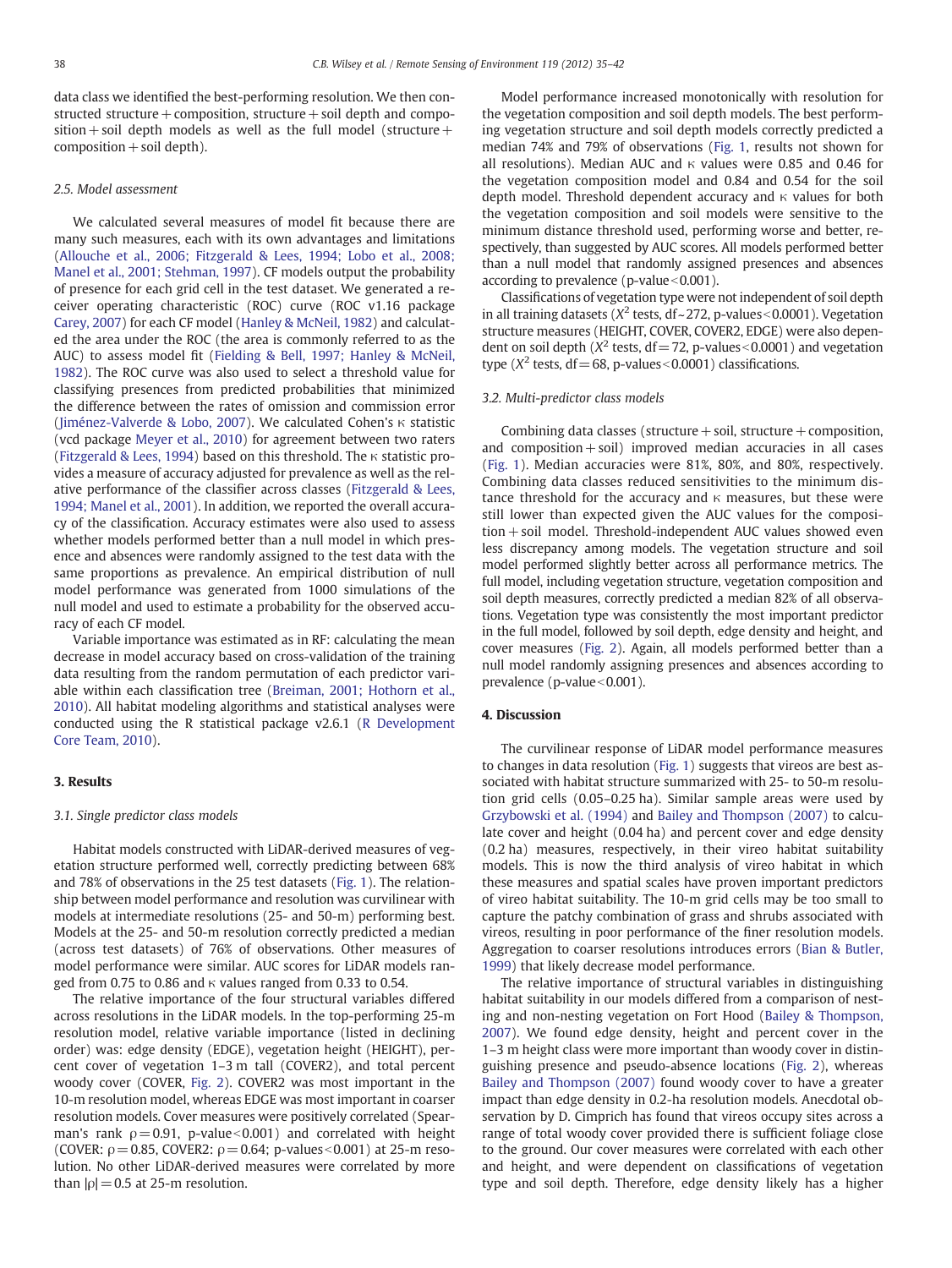<span id="page-4-0"></span>

Fig. 1. Threshold-independent (AUC) and threshold-dependent (overall accuracy and Cohen's κ) measures of model performance for (1) models constructed with only LiDARderived measures of vegetation structure at six spatial resolutions (LiDAR), or maps of vegetation type (VEG) or soil depth (SOIL); (2) models combining pairs of predictor classes; and (3) a full model incorporating all three data classes (FULL). Performance measures for the LiDAR-based models are reported for a range of spatial resolutions but measures for VEG, SOIL, and combined models are reported for the best-performing spatial resolution (either 10 or 25 m). Dashed lines mark commonly referenced bounds for assessing model fit for AUC [\(Swets, 1988](#page-7-0)) and κ [\(Landis & Koch, 1977\)](#page-6-0) as well as an arbitrary minimum acceptable threshold of 75% accuracy.

relative importance in our models because it provides unique information about vegetation structure. The exception to this is the 10-m resolution model where the small grid-cell size likely reduces the information contained in the edge density metric because of insufficient coverage. The relative importance of total woody cover and cover in the 1–3 m height class are reversed in the full model because they are both dependent on the vegetation type and soil depth classifications which are absent from the model with only structural variables.

All predictor classes contributed to a full model that outperformed all other models. Variable importance rankings support the accepted protocol on Fort Hood for identifying suitable habitat in the field: searching first for appropriate vegetation composition and then for appropriate structure. Because LiDAR cannot distinguish among plant species, importance of vegetation composition ranks higher than structural measures. For example, an area with appropriate structure composed mainly of elbowbush (Forestiera pubescens var.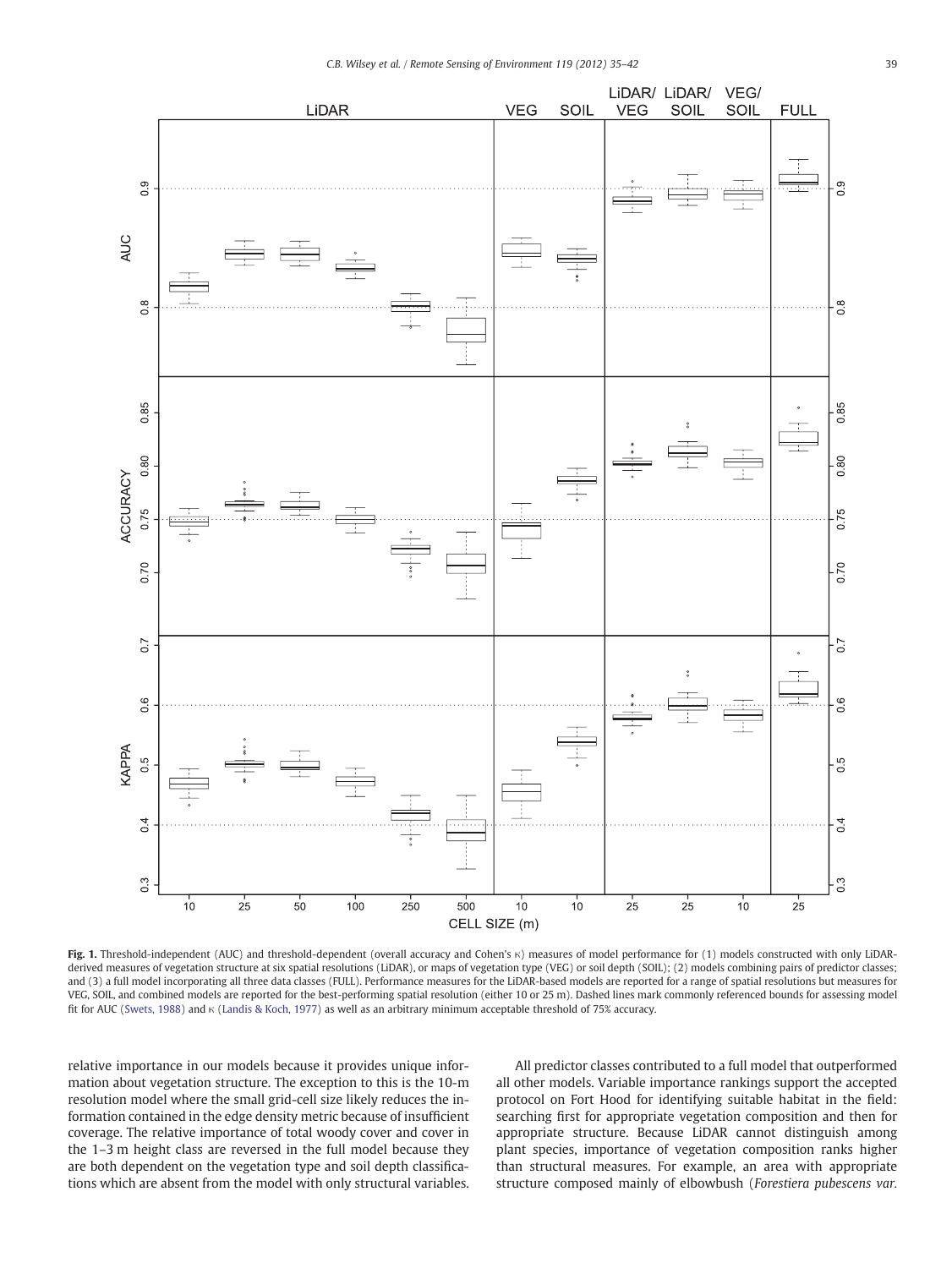<span id="page-5-0"></span>

Fig. 2. Mean decrease in accuracy when data for each predictor variable are permutated as a measure of variable importance in the 25-m resolution LiDAR model and FULL model incorporating all predictor classes. Descriptions of variables and their names are provided in [Table 1](#page-1-0).

pubescens), flame-leaf sumac (Rhus lanceolata), or juniper (Juniperus spp.) would have few to no vireos present, whereas an equivalent area with Texas redbud (Cercis canadensis var. texensis), Texas red oak (Quercus buckleyi), or Texas ash (Fraxinus texensis) would have a moderate number of vireos, and an area with Shin oak (Quercus sinuata var. breviloba) would have many vireos. Vegetation classifications and soil depths are more important than structural features in the full model because vegetation type implies a certain structure. For example, stands of Shin oak co-dominant with juniper are more often taller, denser woodlands, whereas Shin oak stands are more often shrublands. Vegetation type is also dependent on soil depth. Structural attributes provide a final filter determining habitat suitability because some suitable vegetation is overgrown. Correlations between LiDAR-derived measures of vegetation structure and measures derived from aerial photos and field surveys have been observed elsewhere as well [\(Müller et al., 2009\)](#page-7-0).

Maps predicting habitat suitability across Fort Hood based on models generated from one of the 25 datasets also support the variable importance rankings (Supplementary Figs. A2 and A3). Predictions based on either vegetation type or soil include areas that are suitable or potentially suitable. Vegetation composition identifies all of the best habitat, but also large patches of habitat, particularly in southeastern Fort Hood, where few vireos have been documented. This area is dominated by suitable oak species, but is too tall and overgrown for vireos. Predictions based on soil depth highlight areas with shallow soils that either are currently shrublands or have the potential to be shrublands in the future. The vegetation-structure model identifies suitable habitat structure throughout Fort Hood, including some regions where very few vireos were observed. These are regions with suitable structure, but dominated by juniper or shrub species avoided by vireos ([Bailey & Thompson, 2007; Grzybowski et al.,](#page-6-0) [1994\)](#page-6-0). A map based on vegetation composition is more suitable for conservation action because it identifies areas of current and potential habitat, whereas a model based on structure is more of a snapshot that lacks context. This may be peculiar to the vireo because it prefers early seral communities. A species preferring mature communities may be better served by a model of vegetation structure.

The best models performed well in both threshold-independent (AUC) and threshold-dependent (κ and overall accuracy) measures of model fit. Median AUC values for our models were equal to or higher than reported values in other avian habitat suitability modeling efforts using LiDAR-derived measures with ([Graf et al., 2009](#page-6-0)) and without ([Seavy et al., 2009](#page-7-0)) measures of vegetation composition. Median κ values were higher than values reported for a LiDARderived model of grouse habitat ([Graf et al., 2009](#page-6-0)). Differences in study design may impact these performance metrics, so is suffices to say that our models performed similarly to other published attempts. Median accuracies were above 75% for a majority of models. This level of accuracy would be acceptable for most habitat management applications. However, managers may choose to select a more conservative threshold (one that minimizes commission error) than we used for designation of critical habitat.

This study effectively applied non-parametric machine-learning methods to model habitat suitability. The conditional inference statistical framework of CF demonstrates less bias when building classification trees with both categorical and continuous predictor variables [\(Strobl et al., 2007](#page-7-0)). The use of 25 randomly generated test and training datasets provided information on the uncertainty surrounding estimates of model performance. This proved to be a useful method for comparing model performance among machine-learning algorithms.

The age and asynchrony of the data sources used likely introduced errors into our models. Vegetation growth over time, disturbanceinduced changes in vegetation structure and composition, and annual variation in the presence/absence of vireos throughout Fort Hood would explain much of this error. In spite of this, models performed well, suggesting that broader patterns of vegetation structure, composition, and vireo occupancy remain consistent through time. Vireo habitat may not be as dynamic as previously thought, which has positive implications for the species as a whole. That said, successfully modeling vireo occupancy does not imply that density patterns have not changed over time. This model as well as others employing remotely sensed data should be validated in the field with current presence/absence or other data before being applied in a management context. Furthermore, model performance would likely be lower if applied to a new location.

Inaccuracies in LiDAR-derived height estimates have been observed in shrub-steppe vegetation [\(Sankey & Bond, 2011; Streutker](#page-7-0) [& Glenn, 2006\)](#page-7-0). However, in both studies inaccuracies did not translate into an inability to classifying vegetation structural types based on height. The same occurred in this study. The vertical inaccuracy of our LiDAR dataset was relatively high (1.47 m), but heights differed between modeled suitable and unsuitable vireo habitats. The use of edge density, calculated from a binary map of woody vegetative cover derived from height data, likely decreased the impact of height measurement errors. In general, vertical inaccuracies in the LiDAR dataset probably decreased the importance of canopy height as a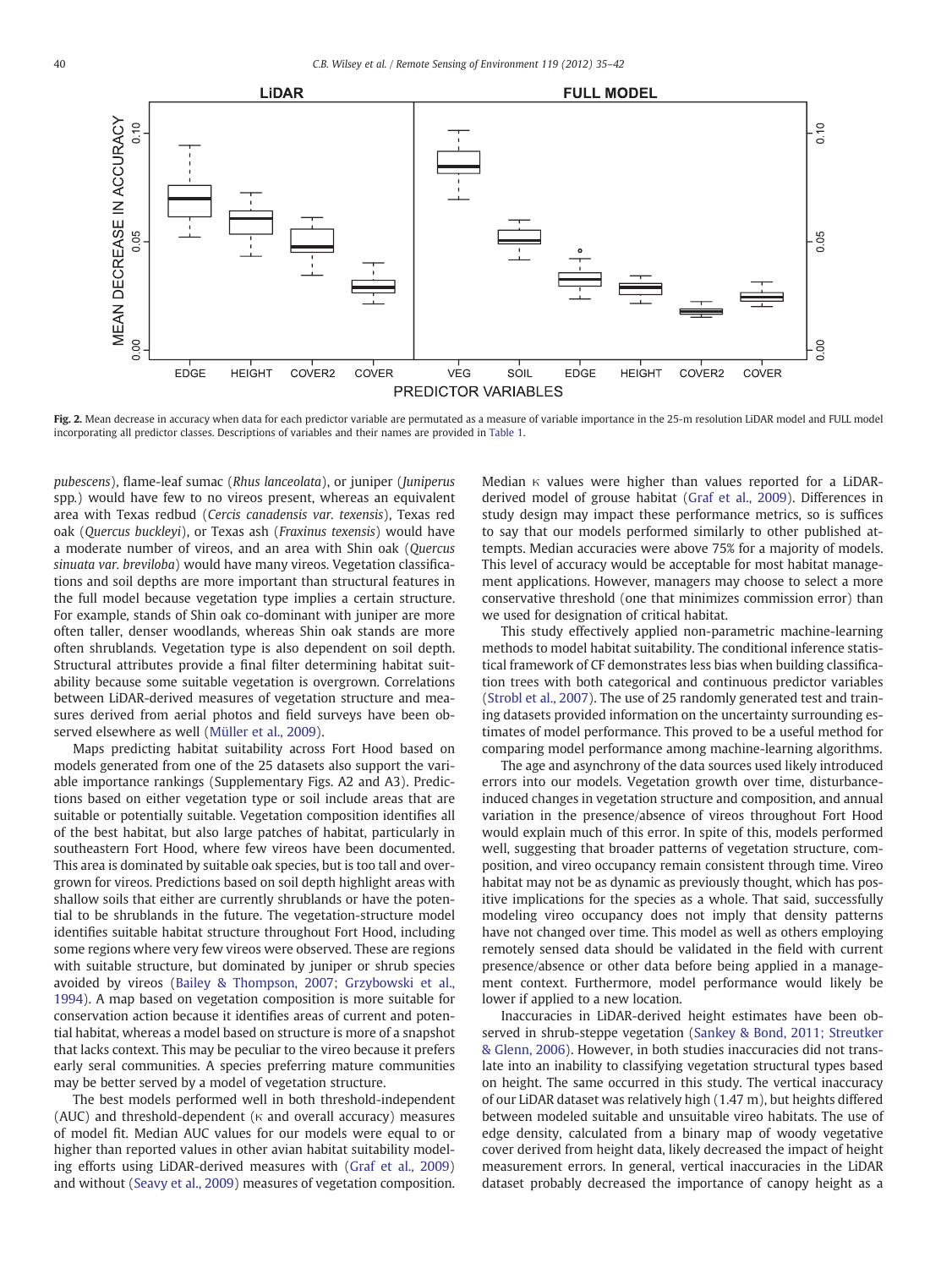<span id="page-6-0"></span>predictor of vireo presence, but did not preclude high overall model performance.

#### 4.1. Conclusions

The black-capped vireo is an endangered species with a narrow breeding distribution and habitat requirements restricted by vegetation species composition and structural attributes. We found that remotely sensed data products can be used effectively to scale-up predictions of habitat suitability. Our results suggest that in central Texas, vegetation composition is a more important predictor of vireo occupancy than structural attributes, but that structure can serve to either improve predictions as a filter for vegetation or to predict habitat in the absence of vegetation data when combined with a second data source such as soil depth. Field studies indicate that vireo habitat preferences outside of the Fort Hood region include other shrub and tree species, but often with the same shrubland structure (Grzybowski et al., 1994; Wilkins et al., 2006). Therefore, LiDAR-derived measures of vegetation structure may be a suitable method for predicting range-wide habitat suitability when broad-scale LiDAR data becomes available. Nonparametric machine-learning methods, such as cforest, are an effective tool for modeling habitat when using correlated measures.

In the ongoing discussion of whether physiognomy or species composition is a stronger predictor of avian species diversity (MacArthur & MacArthur, 1961; Müller et al., 2010), [Müller et al. \(2010\)](#page-7-0) recently demonstrated that LiDAR-derived structural measures were more effective than field-based measures of vegetation species composition at predicting avian species composition. For an individual species, preference for physiognomy or species composition is a natural history trait, and does not necessarily fit into a larger pattern reflecting overall species diversity. Both vegetation composition and structural variables contributed to a model of breeding habitat suitability for the blackthroated blue warbler (Dendroica caerulescens, Goetz et al., 2010). V. atricapilla is an interesting case study because in the area around Fort Hood it is associated with several deciduous woody species, e.g. Quercus sinuate var. breviloba, but only as early seral shrublands (Bailey & Thompson, 2007; Graber, 1961; Grzybowski et al., 1994). Although structure does serve as a final filter, our results suggest that species composition can be used to predict vireo occupancy with high accuracy and is potentially more meaningful for vireo conservation because it identifies current and potential habitats. Areas that have the right mix of species could be managed in such a way as to produce the appropriate vegetation structure. Incorporation of other species-specific factors, such as soil characteristics, further improve model performance and can be combined with structural data in the absence of vegetation composition data. Current estimates of the extent of V. atricapilla habitat across Texas are imprecise [\(Wilkins et al., 2006\)](#page-7-0). Our findings suggest that LiDAR-derived measures of vegetation structure can effectively identify these ephemeral habitats.

Supplementary materials related to this article can be found online at doi:10.1016/j.rse.2011.12.002.

#### Acknowledgements

This research was completed as part of the Strategic Environmental Research and Development Program (SERDP) RC-1541 project. The authors would also like to acknowledge the following individuals for their involvement: Charlotte Reemts, Richard Kostecke, Marion Noble, Robert McGaughey, and Betsy Bancroft.

#### References

- Allouche, O., Tsoar, A., & Kadmon, R. (2006). Assessing the accuracy of species distribution models: Prevalence, kappa and the true skill statistic (TSS). Journal of Applied Ecology, 43, 1223–1232.
- Bailey, J. W., & Thompson, F. R. (2007). Multiscale nest-site selection by black-capped vireos. Journal of Wildlife Management, 71, 828–836.
- Barber, D. R., & Martin, T. E. (1997). Influence of alternate host densities on brownheaded cowbird parasitism rates in black-capped vireos. Condor, 99, 595–604.
- Bergen, K. M., Goetz, S. J., Dubayah, R. O., Henebry, G. M., Hunsaker, C. T., Imhoff, M. L., et al. (2009). Remote sensing of vegetation 3-D structure for biodiversity and habitat: Review and implications for lidar and radar spaceborne missions. Journal of Geophysical Research-Biogeosciences, 114.
- Bian, L., & Butler, R. (1999). Comparing effects of aggregation methods on statistical and spatial properties of simulated spatial data. Photogrammetric Engineering and Remote Sensing, 65, 73–84.
- Bradbury, R. B., Hill, R. A., Mason, D. C., Hinsley, S. A., Wilson, J. D., Balzter, H., et al. (2005). Modelling relationships between birds and vegetation structure using airborne LiDAR data: A review with case studies from agricultural and woodland environments. Ibis, 147, 443–452.
- Breiman, L. (2001). Random forests. Machine Learning, 45, 5–32.
- Carey, V. (2007). ROC: utilities for ROC, with uarray focus v1.16.0: Bioconductor. [http://](http://www.bioconductor.org) [www.bioconductor.org](http://www.bioconductor.org)
- Cimprich, D. A., & Kostecke, R. M. (2006). Distribution of the black-capped vireo at Fort Hood, Texas. The Southwestern Naturalist, 51, 99–102.
- Clawges, R., Vierling, K., Vierling, L., & Rowell, E. (2008). The use of airborne lidar to assess avian species diversity, density, and occurrence in a pine/aspen forest. Remote Sensing of Environment, 112, 2064–2073.
- Cutler, D. R., Edwards, T. C., Jr., Beard, K. H., Cutler, A., Hess, K. T., Gibson, J., et al. (2007). Random forests for classification in ecology. Ecology, 88, 2783–2792.
- ESRI (2009). ArcGIS 9.3.1. Redlands, CA: ESRI.
- Fielding, A. H., & Bell, J. F. (1997). A review of methods for the assessment of prediction errors in conservation presence/absence models. Environmental Conservation, 24, 38–49. Fitzgerald, R. W., & Lees, B. G. (1994). Assessing the classification accuracy of multi-
- source remote sensing data. Remote Sensing of Environment, 47, 362–368.
- Goetz, S., Steinberg, D., Dubayah, R., & Blair, B. (2007). Laser remote sensing of canopy habitat heterogeneity as a predictor of bird species richness in an eastern temperate forest, USA. Remote Sensing of Environment, 108, 254–263.
- Goetz, S. J., Steinberg, D., Betts, M. G., Holmes, R. T., Doran, P. J., Dubayah, R., et al. (2010). Lidar remote sensing variables predict breeding habitat of a Neotropical migrant bird. Ecology, 91, 1569–1576.
- Graber, J. W. (1961). Distribution, habitat requirements, and life history of the blackcapped vireo (Vireo atricapilla). Ecological Monographs, 31, 313–336.
- Graf, R. F., Mathys, L., & Bollmann, K. (2009). Habitat assessment for forest dwelling species using LiDAR remote sensing: Capercaillie in the Alps. Forest Ecology and Management, 257, 160–167.
- Grzybowski, J. A., Tazik, D. J., & Schnell, G. D. (1994). Regional analysis of black-capped vireo breeding habitats. Condor, 96, 512–544.
- Hanley, J. A., & McNeil, B. J. (1982). The meaning and use of the area under a receiver operating characteristic (ROC) curve. Radiology, 143, 29–36.
- Hinsley, S. A., Hill, R. A., Bellamy, P. E., & Balzter, H. (2006). The application of lidar in woodland bird ecology: Climate, canopy structure, and habitat quality. Photogrammetric Engineering and Remote Sensing, 72, 1399–1406.
- Hothorn, T., Hornik, K., Strobl, C., & Zeileis, A. (2010). Package 'party' version 0.9-995 in R. <http://cran.r-project.org/web/packages/party/party.pdf> [accessed 6 July 2010]
- Hutto, R. L. (1985). Habitat selection by nonbreeding, migratory land birds. In M. Cody (Ed.), Habitat selection in birds (pp. 455–476). Orlando, FL: Academic Press. James, F. C. (1971). Ordinations of habitat relationships among breeding birds. Wilson
- Bulletin, 83, 215–236.
- Jiménez-Valverde, A., & Lobo, J. M. (2007). Threshold criteria for conversion of probability of species presence to either-or presence-absence. Acta Oecologia, 31, 361–369.
- Landis, J. R., & Koch, G. G. (1977). Measurement of observer agreement for categorical data. Biometrics, 33, 159–174.
- Lawler, J. L., White, D., Neilson, R. P., & Blaustein, A. R. (2006). Predicting climateinduced range shifts: Model differences and model reliability. Global Change Biology, 12, 1568–1584.
- Lefsky, M. A., Cohen, W. B., Parker, G. G., & Harding, D. J. (2002). Lidar remote sensing for ecosystem studies. Bioscience, 52, 19–30.
- Leyva, R. I., Henry, R. J., Graham, L. A., & Hill, J. M. (2002). Use of LiDAR to determine vegetation vertical distribution in areas of potential black-capped vireo habitat at Fort Hood, Texas. Endangered species monitoring and management at Fort Hood, Texas: 2002 annual report. Fort Hood, Texas, USA: The Nature Conservancy, Fort Hood Project.
- Lobo, J. M., Jimenez-Valverde, A., & Real, R. (2008). AUC: A misleading measure of the performance of predictive distribution models. Global Ecology and Biogeography, 17, 145–151.
- MacArthur, R., & MacArthur, J. W. (1961). On bird species-diversity. Ecology, 42, 594–598.
- Manel, S., Williams, H. C., & Ormerod, S. J. (2001). Evaluating presence–absence models in ecology: The need to account for prevalence. Journal of Applied Ecology, 38, 921–931.
- Martinuzzi, S., Vierling, L. A., Gould, W. A., Falkowski, M. J., Evans, J. S., Hudak, A. T., et al. (2009). Mapping snags and understory shrubs for a LiDAR-based assessment of wildlife habitat suitability. Remote Sensing of Environment, 113, 2533–2546.
- McGaughey, R. J. (2009). FUSION/LDV: Software for LIDAR data analysis and visualization. Seattle, WA: US Department of Agriculture Forest Service, Pacific Northwest Research Station, University of Washington.
- Meyer, D., Seileis, A., & Hornik, K. (2010). vcd: Visualizing Categorical Data 1.2-8. [http://](http://cran.r-project.org/web/packages/) [cran.r-project.org/web/packages/](http://cran.r-project.org/web/packages/)
- Michel, P., Jenkins, J., Mason, N., Dickinson, K. J. M., & Jamieson, I. G. (2008). Assessing the ecological application of lasergrammetric techniques to measure fine-scale vegetation structure. Ecological Informatics, 3, 309–320.